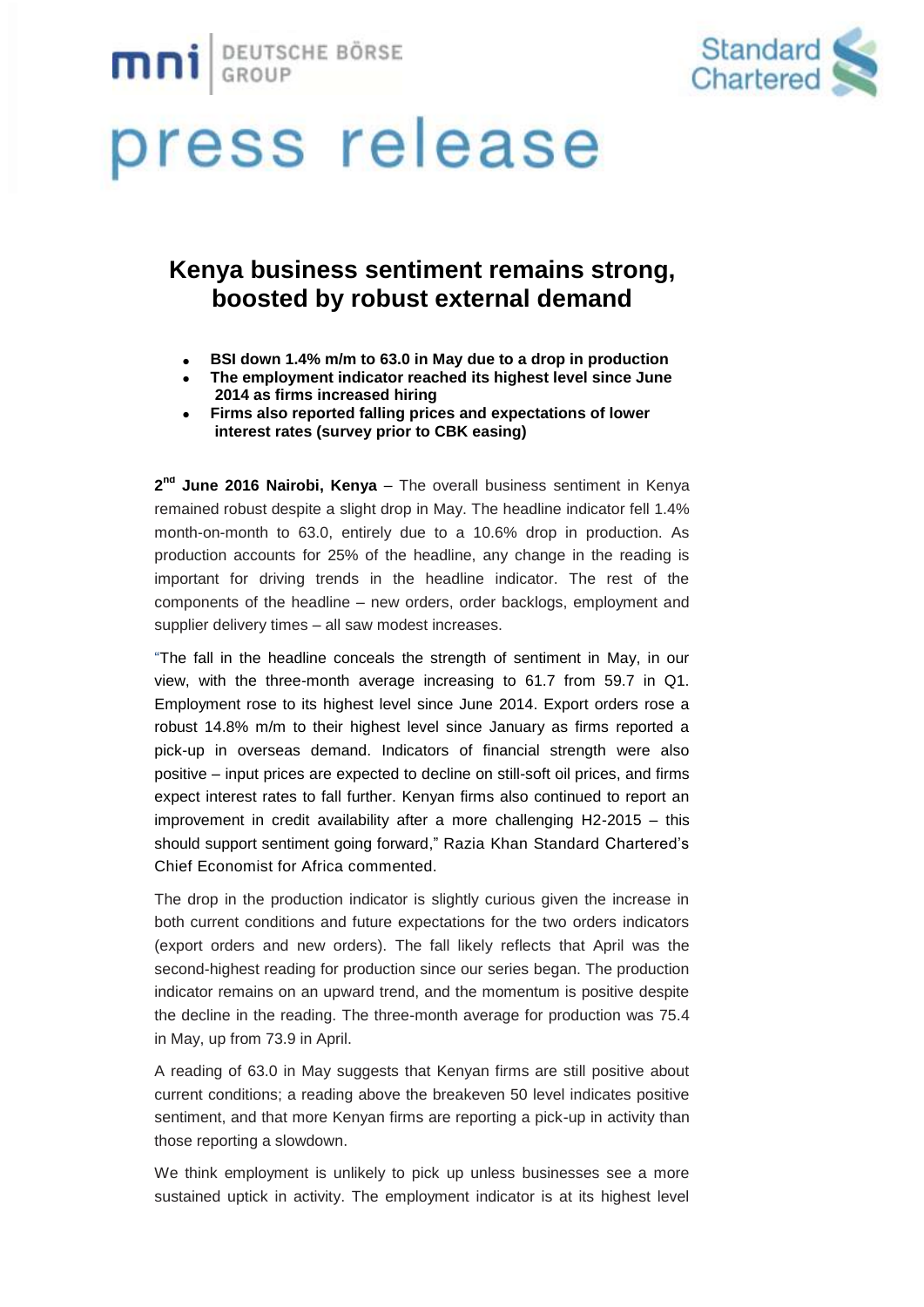



since June 2014 as firms reported that they needed more staff, perhaps reflecting expectations that demand will pick up.

#### **Figure 1Figure 1: Our Kenya BSI dropped in May**

*Standard Chartered-MNI Kenya Business Sentiment Indicator*



Source: MNI, Standard Chartered Research

*For the [COMPLETE](https://research.standardchartered.com/Pages/home.aspx) MONTHLY REPORT and more information on Standard Chartered's Africa Indicators, subscribe to the Bank's dedicated Research Portal Research<https://research.standardchartered.com/Pages/home.aspx>* or *email* [Tom.Indimuli@sc.com](mailto:Tom.Indimuli@sc.com)

#### **ENDS**

For further information or interviews, please contact: Tom Indimuli – External Relations & Public Affairs, Standard Chartered Kenya [Tom.Indimuli@sc.com](mailto:Tom.Indimuli@sc.com) / Mobile: +254 (0)772 066 592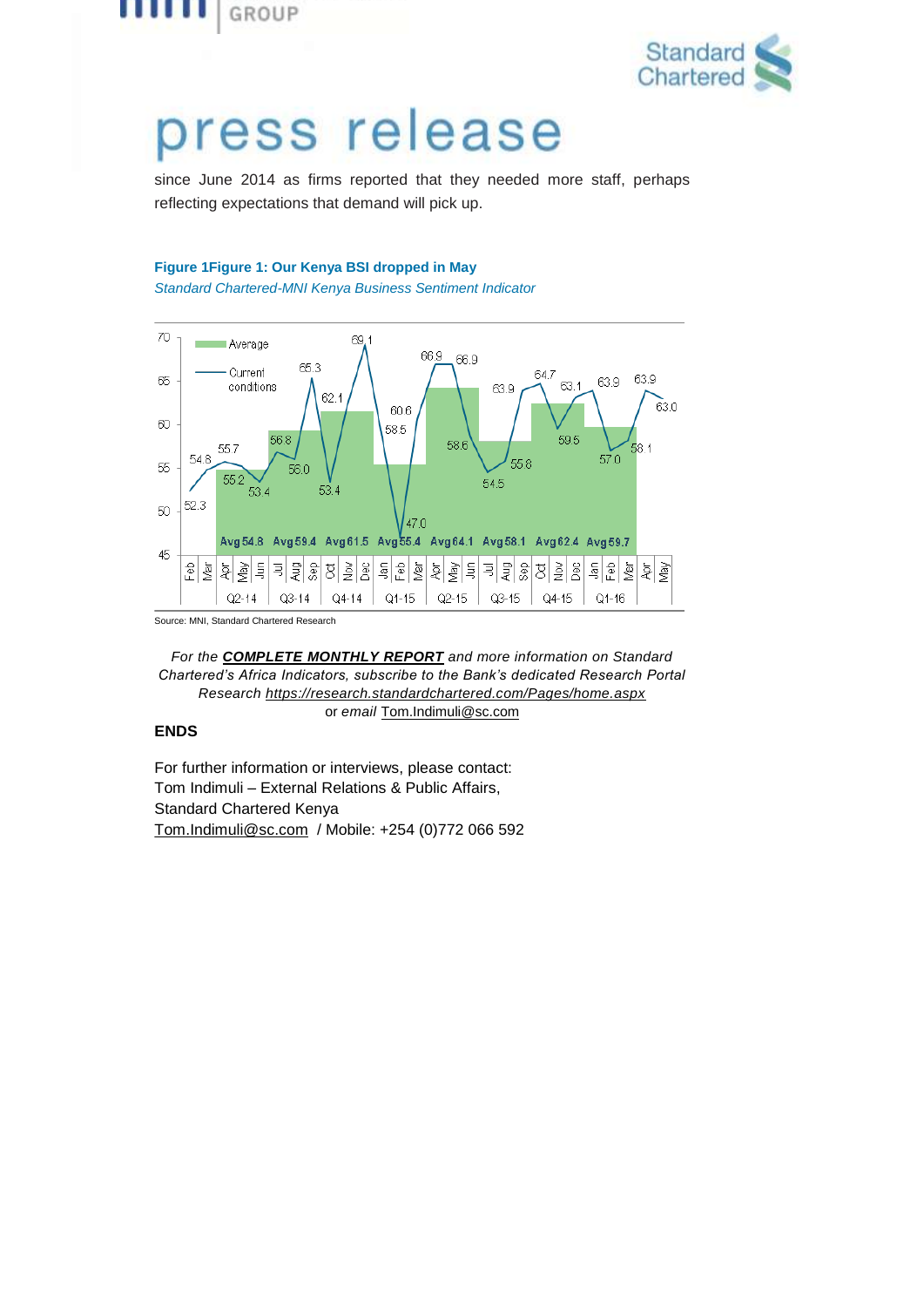



#### **NOTES TO EDITORS:**

#### **Standard Chartered's Africa Indicators:**

#### *Standard Chartered MNI Business Sentiment Indicator 2 Markets: Kenya, Nigeria*

*The Standard Chartered MNI Business Sentiment Indicators provide unrivalled insight into business activity, and is expected to be a forerunner in economic analysis in each of the three countries. Companies of varying scale and sectors respond to a consistent set of survey questions covering themes such as orders, production, interest rate fluctuations, credit availability, employment and export trends.*

#### *Standard Chartered-Premise Consumer Price Tracker Nigeria*

*The Standard Chartered-Premise Consumer Price Tracker, delivered by Premise, uses 'crowdsourcing' and cutting edge mobile technology to gather pricing of local products. Hundreds of local residents across cities are recruited to capture prices using their smartphones. Pricing is either entered manually, or captured via photographs from local stores and marketplaces. By analysing and comparing prices and the placement of everyday items, such as vegetables and cleaning products, the Standard Chartered Premise Consumer Price Tracker delivers near real-time consumer price inflation data.*

#### **Standard Chartered**

We are a leading international banking group, with around 86,000 employees and a 150-year history in some of the world's most dynamic markets. We bank the people and companies driving investment, trade and the creation of wealth across Asia, Africa and the Middle East, where we earn around 90 per cent of our income and profits. Our heritage and values are expressed in our brand promise, Here for good. Standard Chartered PLC is listed on the London and Hong Kong Stock Exchanges as well as the Bombay and National Stock Exchanges in India.

In Africa, Standard Chartered has more than 8,000 staff and a history of more than 150 years. Currently the Bank covers 38 markets on the continent – 16 on a local presence basis, and an additional 22 on a transaction basis supporting its clients. Given its unique footprint, Standard Chartered is ideally positioned to facilitate and support valuable trade and investment corridors intra-Africa, and between Africa and the rest of the world. Findings from an [independent](https://www.sc.com/en/news-and-media/news/africa/2014-02-18-independent-study-measures-our-impact-in-africa.html) study confirm that Standard Chartered supports just under 2 million jobs in Sub Saharan Africa, and contributes more than USD10.7billion or 1.2% of the region's GDP. In leading markets such as Kenya, Ghana and Zambia, the Bank's operations provide work for just under 3% of the local workforce. Standard Chartered's commitment to innovative partnerships such as ['Power](https://www.sc.com/en/news-and-media/news/africa/2014-05-05-Power-Africa-Azura-is-latest-contribution.html) Africa' enables the Bank to live its brand promise to be 'Here for